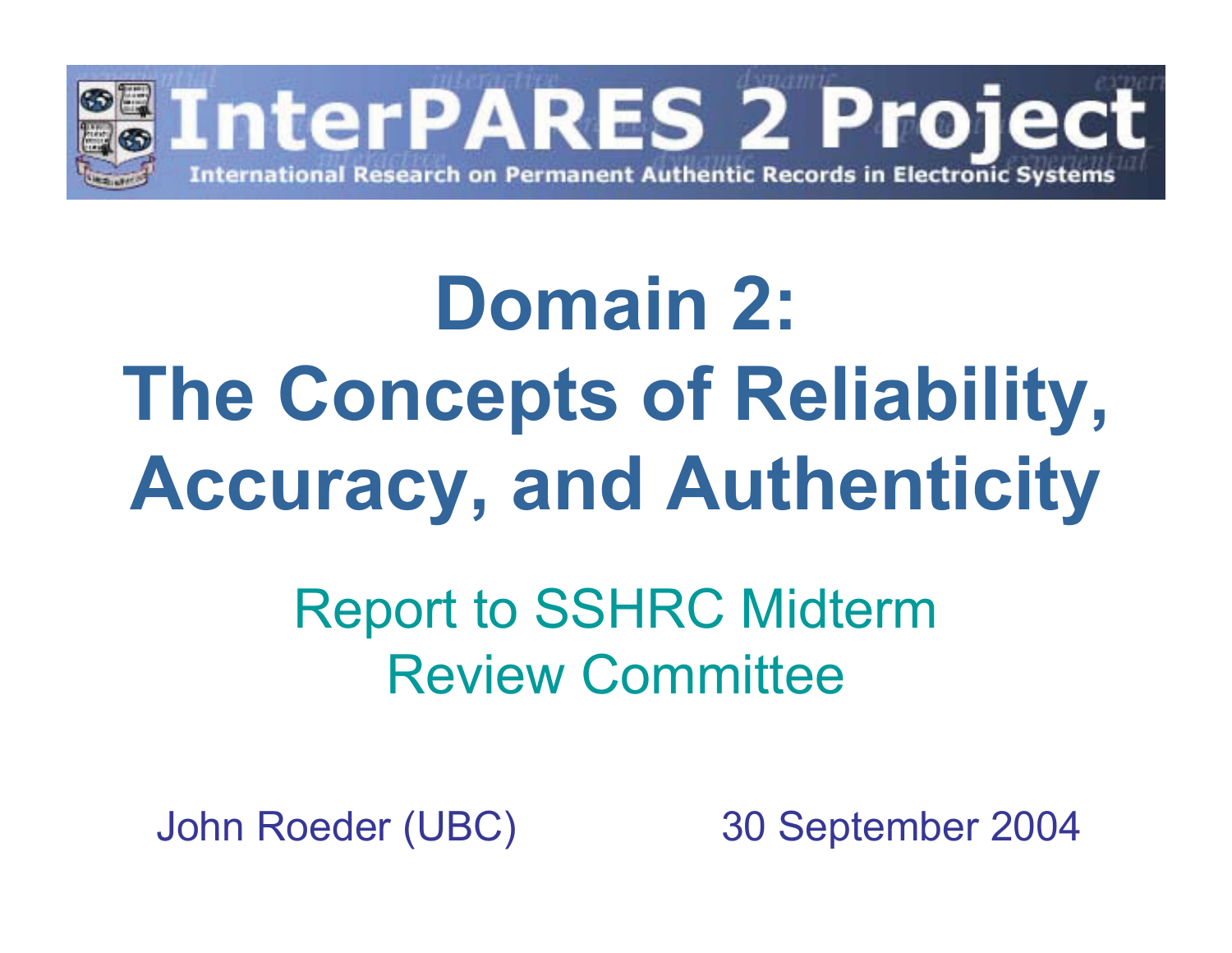

# Overview of research goals

- 1. Explain the concepts of reliability, accuracy, and authenticity in each focus area –
	- $\bullet$ the creative and performing arts
	- $\bullet$ science
	- •e-government
	- $\mathcal{L}_{\mathcal{A}}$  , and the set of the set of the set of the set of the set of the set of the set of the set of the set of the set of the set of the set of the set of the set of the set of the set of the set of the set of th by examining the literature and

by analyzing InterPARES case studies.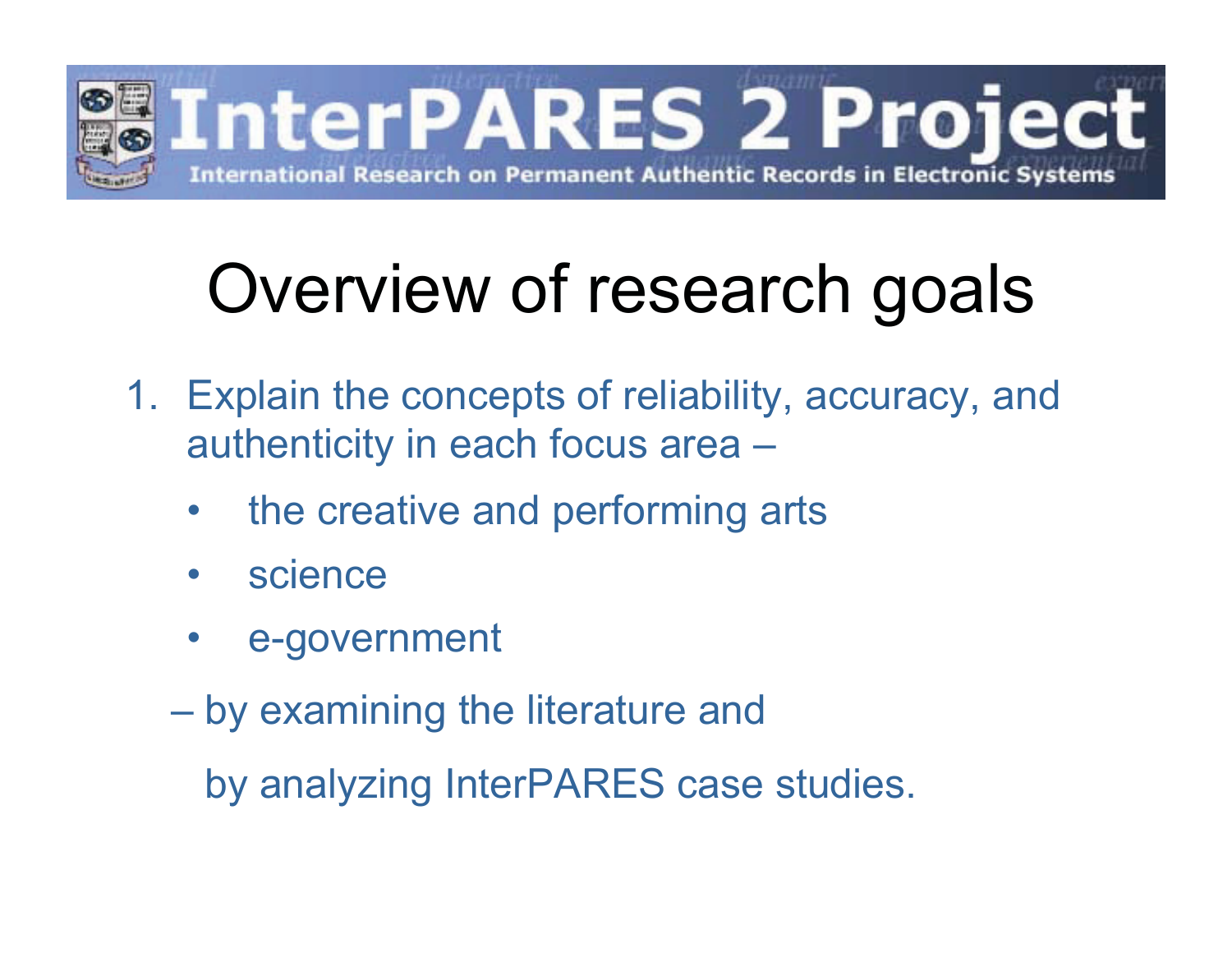

## Overview of research goals

- 2. Devise a theory of ideal record-making and recordkeeping processes in the context of each activity.
- 3. Test the theory, for example:
- $\bullet$ study record-making and record-keeping *in situ*;
- $\bullet$  observe the effects of hardware and software evolution on records;
- $\bullet$  establish a set of records on which to test guidelines for creation, maintenance and use.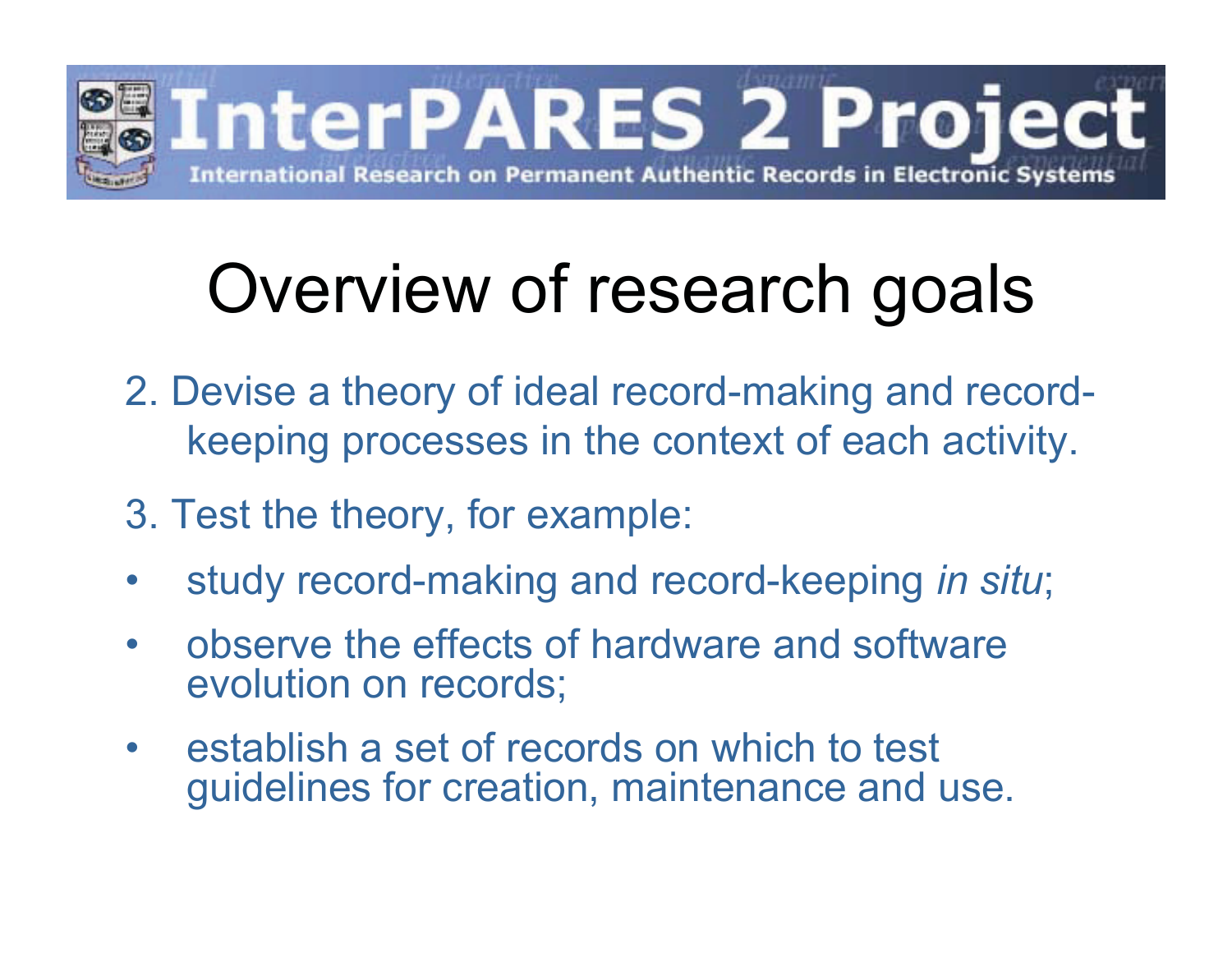

### Overview of research goals

- 4. Develop high-level activity models that reflect commonalities and variations in record-making and keeping processes across disciplines.
- 5. Draft, test, and issue guidelines for records creators.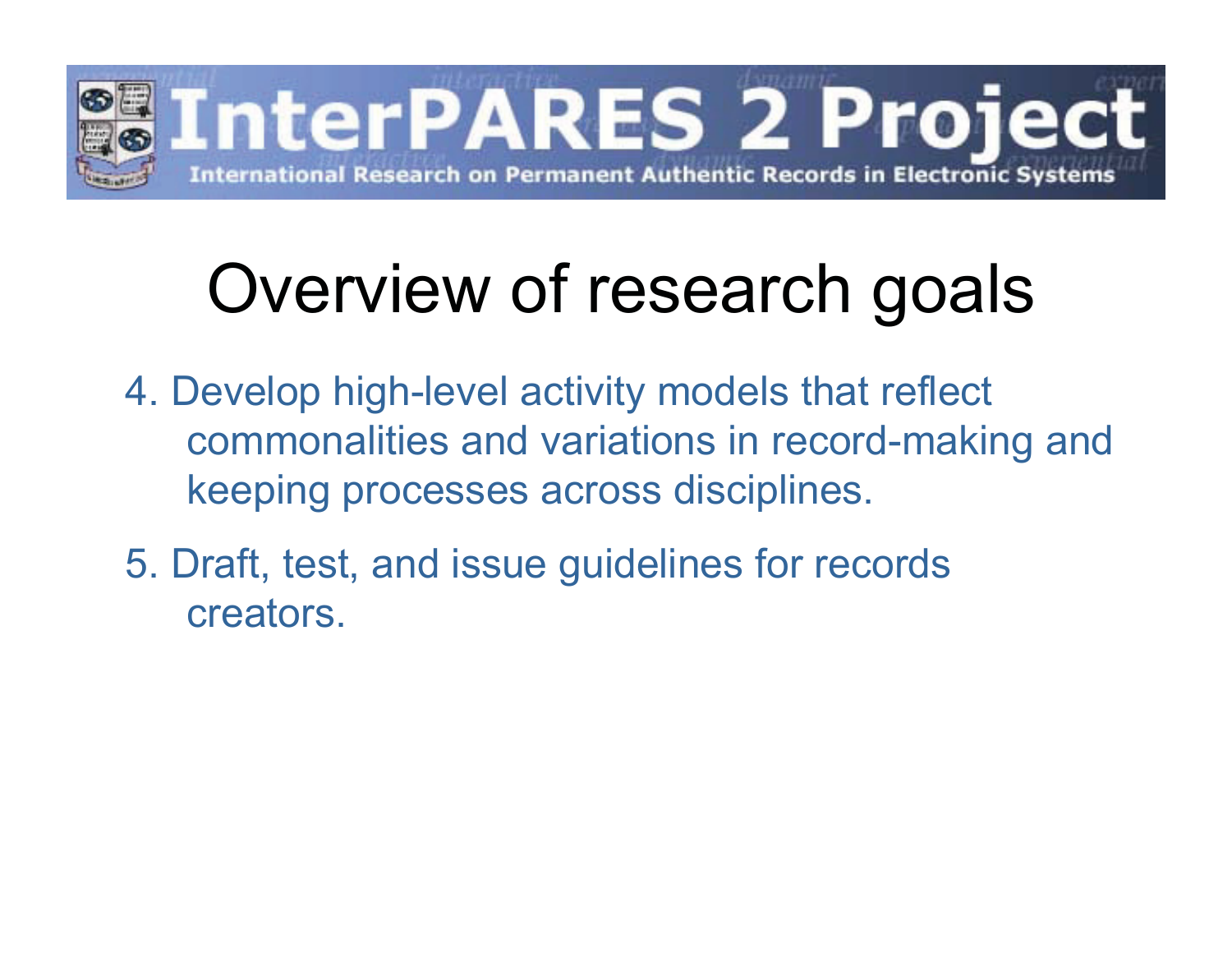

#### How the work gets done

- Research assistants and supervisors within each discipline. Many in arts.
- Coordination at workshops: set deadlines, standards for bibliographic research.
- Discussion of issues (e.g. my presentation).
- Analysis of concepts collaboratively by team members.
- The Domain is represented at each case-study analysis and modeling session.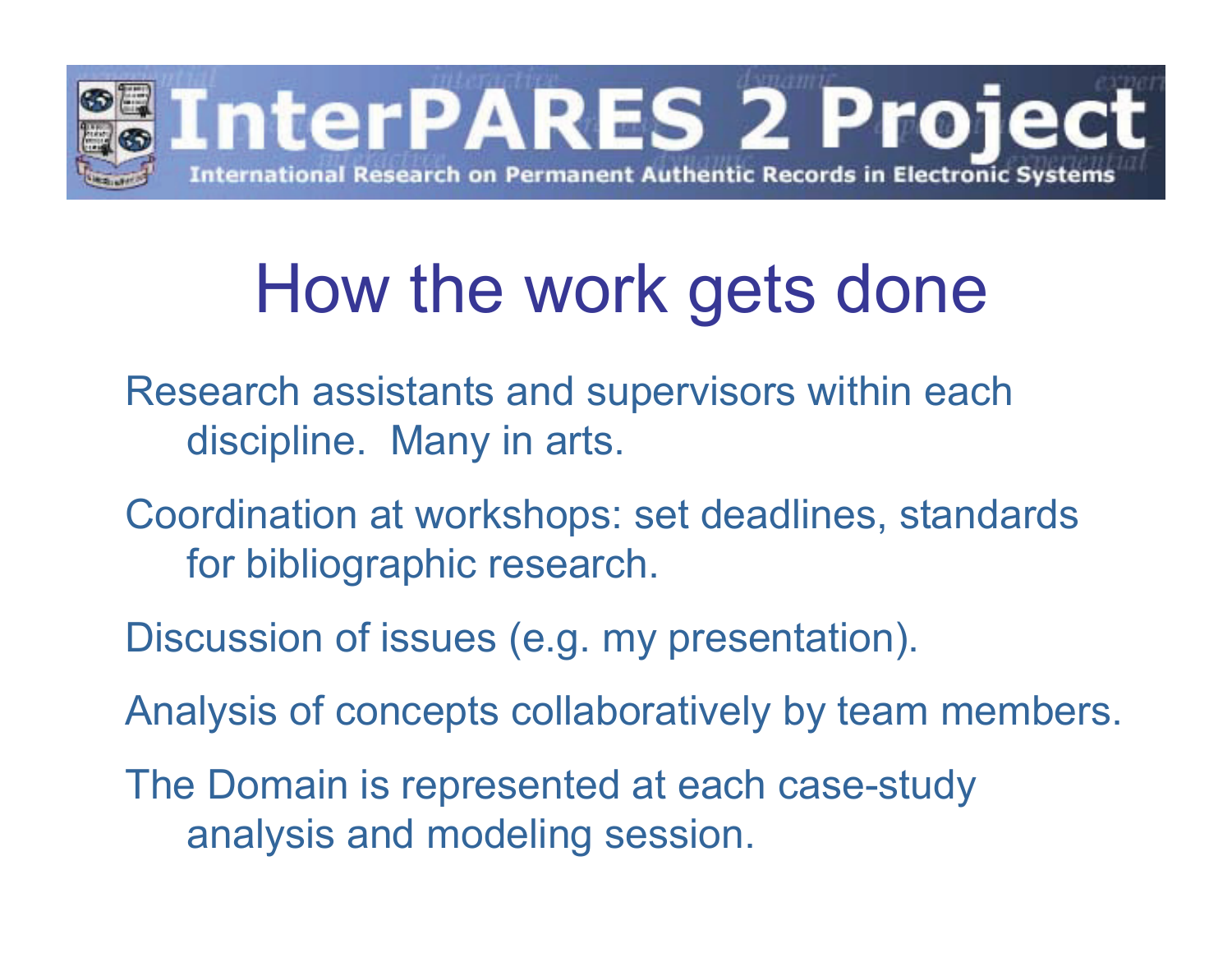

Meanings of "authenticity" in traditional artistic media

- visual art: the nature of the link between an object and its creator
- music: the faithfulness with which a performance realizes the score
- photography: verisimilitude

#### Art theory Diplomatics

- "authenticity"
- "accuracy"
- "reliability"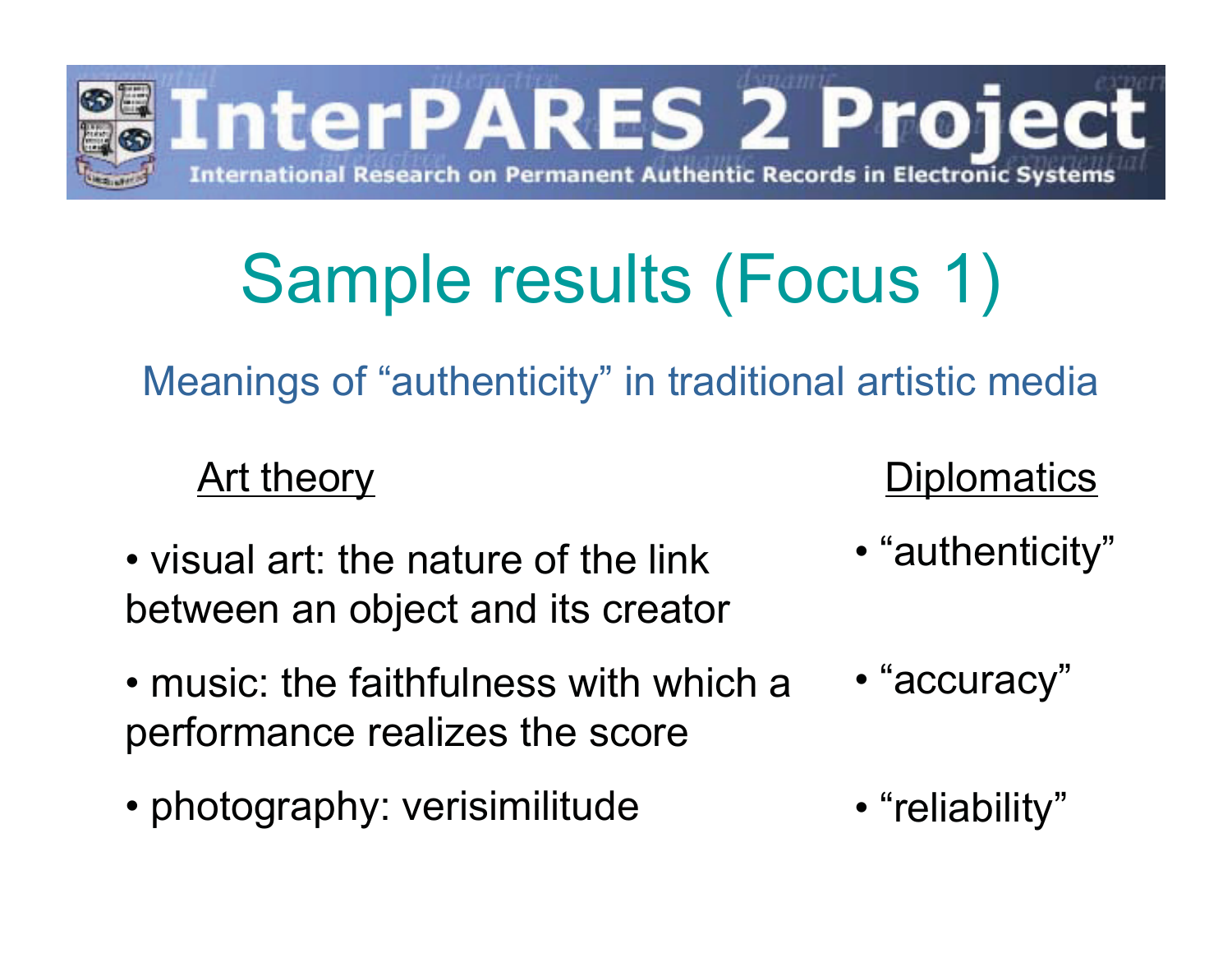

#### Annotated bibliographies

- music
- visual art
- photography
- sound and film preservation
- dance
- e-literature
- space science
- geography
- computer science
- health sciences
- laboratory management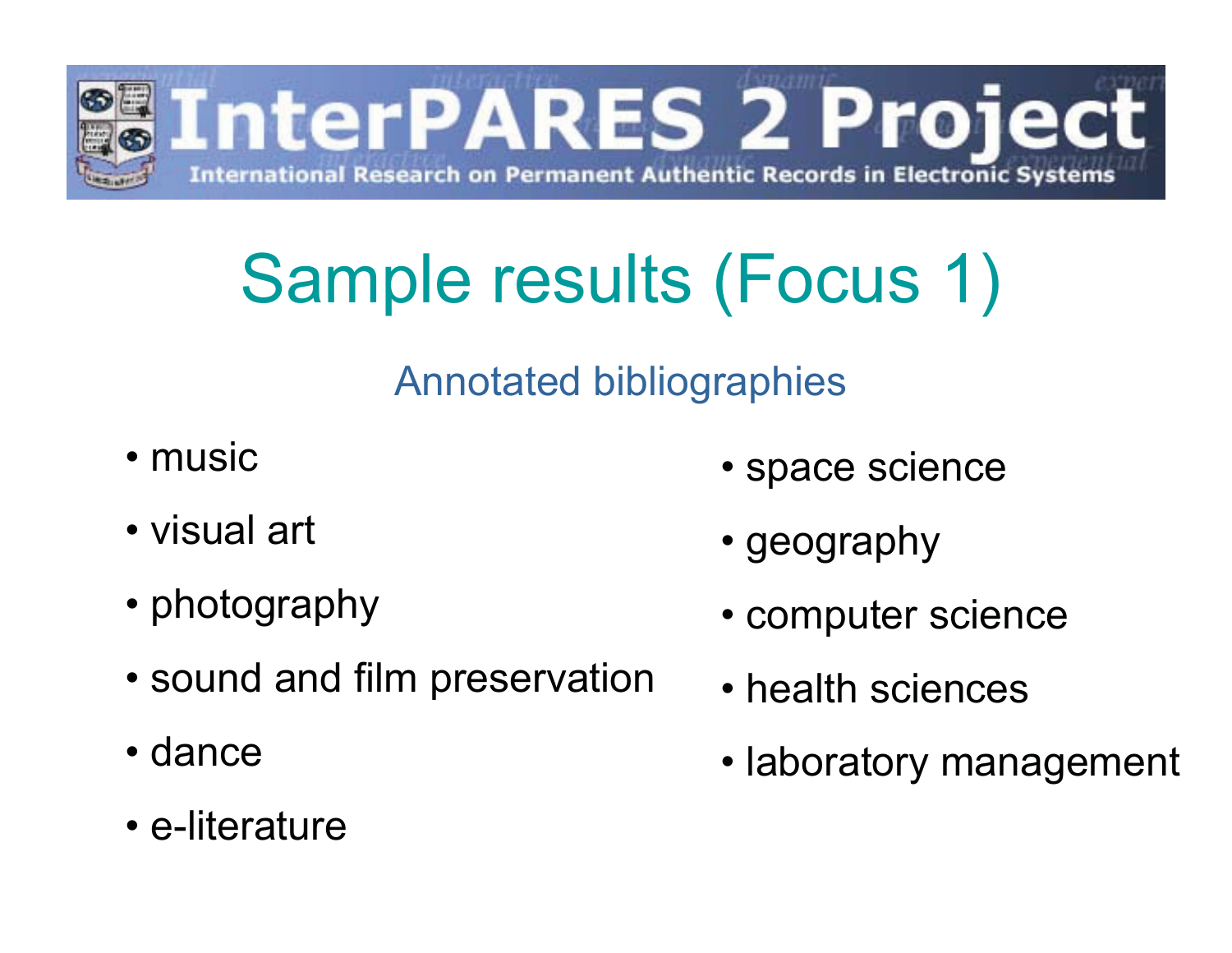

Analysis of the meanings of "authenticity"

Different conceptions arise from the differences between the arts,

and even within each art, according to how the nature of the artwork is conceived.

How you preserve depends upon what you think you are preserving. (For example, preserving a recording is not necessarily preserving a musical work.)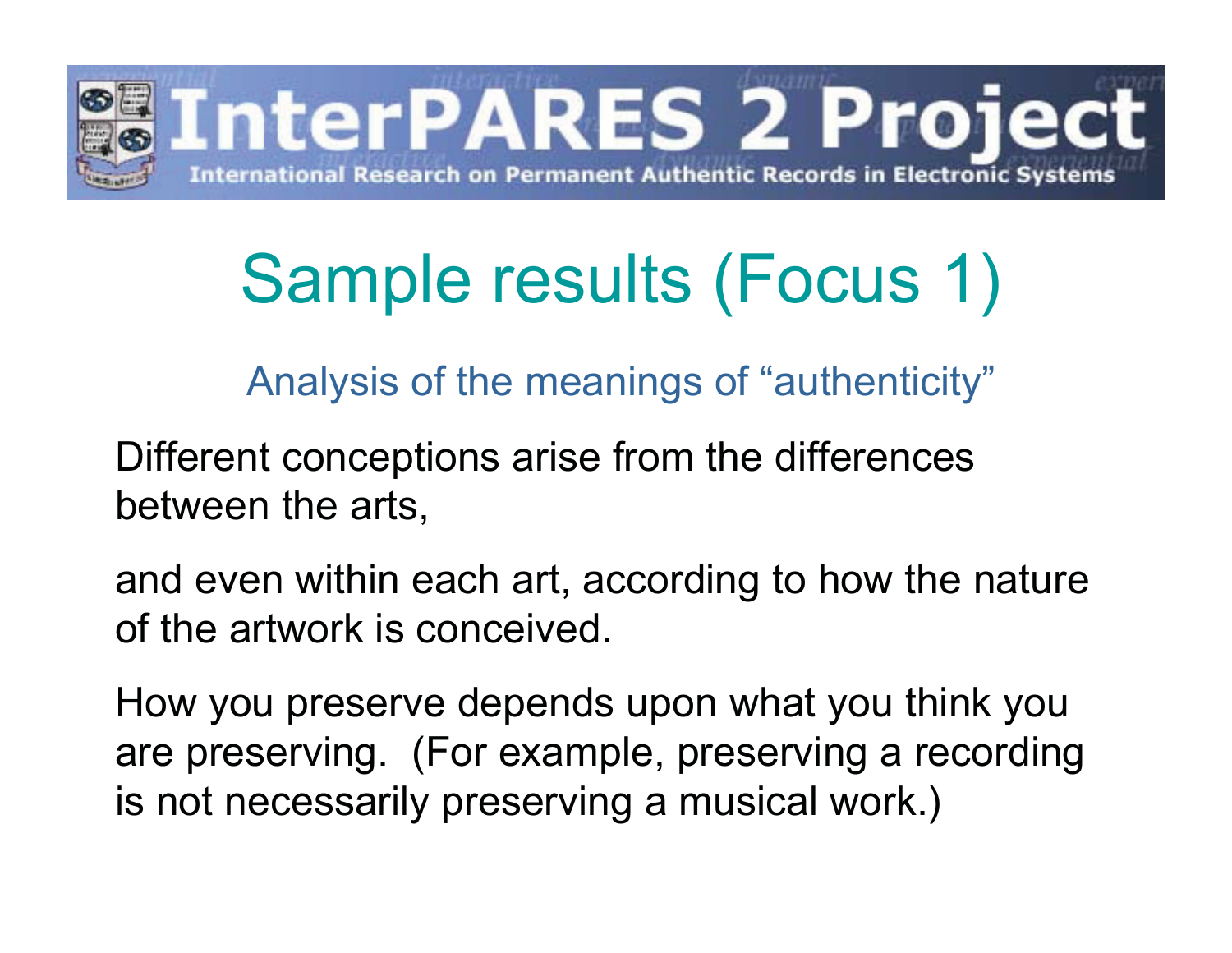

Much new digital art is like music:

It is notated (represented in a "digital" symbol system for a performing means) to be presented on demand.

The user's role in interactive systems is similar to situation with performer's role: user as co-author.

To determine identity of the work and to develop appropriate notation, compare performances that the creator deems authentic.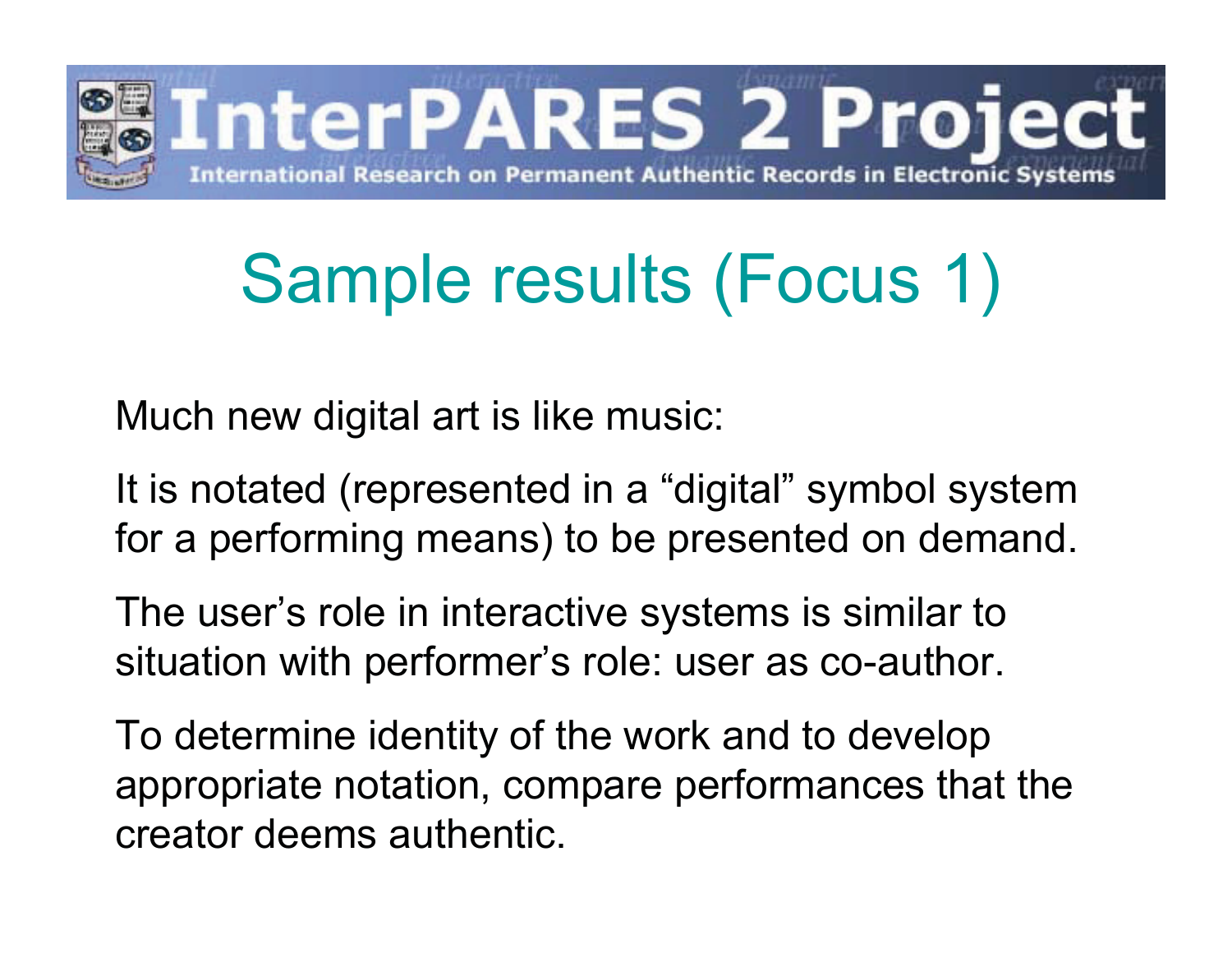

What are conceptions of authenticity, reliability, and accuracy in science?

Most scientists don't talk about authenticity per se, but they do think about identity and integrity of data.

Scientists are concerned with identity of raw data: what phenomena they measure, and how, when, and where the measurements were obtained.

Data integrity means that the data have not been altered; provenance is crucial to integrity.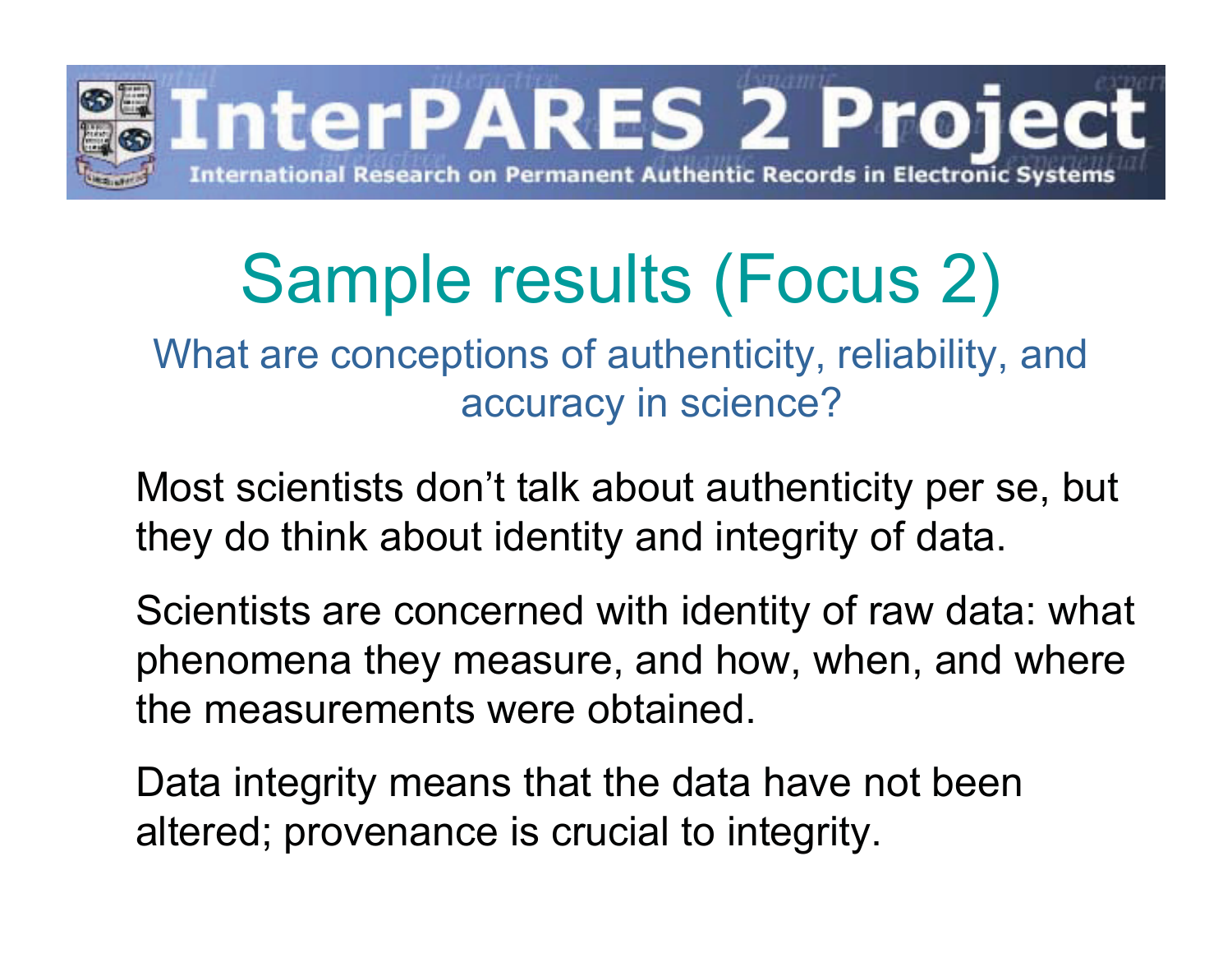

What are conceptions of authenticity, reliability, and accuracy in science?

Reliable data are collected by a competent scientist using procedures and instruments that are reliable. Reliability is a matter of degree.

Accuracy of data refers to its error and precision, that is, how closely it represents the true values (geographers' "ground truth") that were measured.

Procedures are reliable if they can be replicated. Replicating an experiment is like a performance.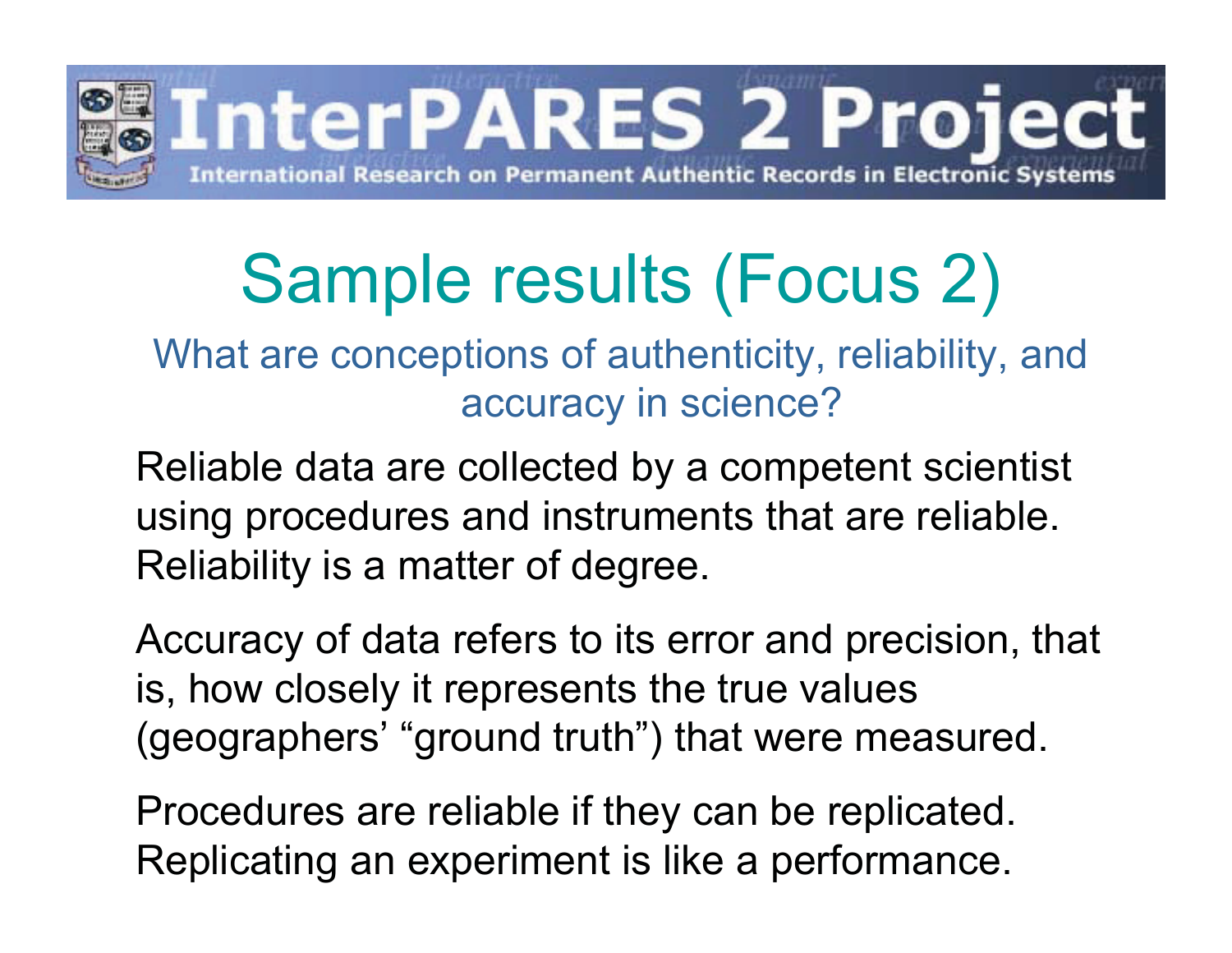

#### Sample results (Focus 3) E-government

Covered to some extent by InterPARES 1 research.

Concern for authenticity, but often confused with authentication.

Accuracy assumed, not often addressed.

Reliability often used to apply to delivery of services, not to the records themselves.